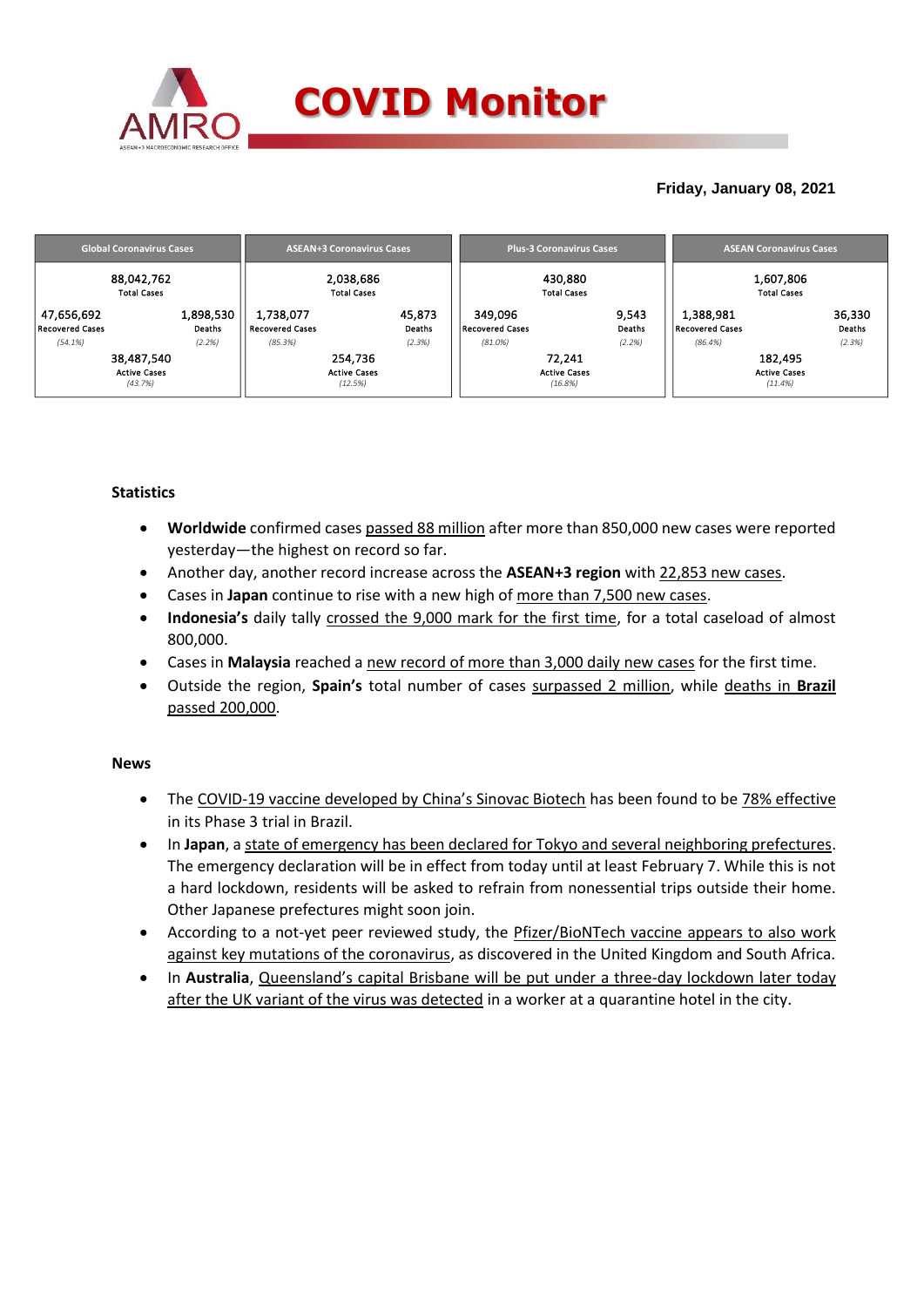

## **COVID Monitor**

Data as of 7/1/2021

#### Overview of Confirmed COVID-19 Cases

| Economy              | <b>Total</b><br>Cases | Cases per 1M<br>Population | <b>New</b><br>Cases | <b>New Cases per</b><br>1M Pop. | <b>New Cases</b><br>$(7$ -day avg) <sup>1</sup> | ∆New Cases          | ∆% New<br>Cases          | <b>Total</b><br><b>Deaths</b> | <b>New</b><br>Deaths | <b>Fatality</b><br><b>Rate (%)</b> | <b>Total</b><br>Recovered | <b>Recovery</b><br><b>Rate (%)</b> | <b>Active</b><br>Cases | <b>Resolved cases</b><br>$(96)^2$ |
|----------------------|-----------------------|----------------------------|---------------------|---------------------------------|-------------------------------------------------|---------------------|--------------------------|-------------------------------|----------------------|------------------------------------|---------------------------|------------------------------------|------------------------|-----------------------------------|
| Global               | 88,042,762            |                            | 856,222             |                                 |                                                 | 79,019              | $1.0$                    | 1,898,530                     | 14,769               | 2.2                                | 47,656,692                | 54.1                               | 38,487,540             | 56.3                              |
| ASEAN+3              | 2,038,686             |                            | 22,853              |                                 |                                                 | 2,523               | $1.1$                    | 45,873                        | 355                  | 2.3                                | 1,738,077                 | 85.3                               | 254,736                | 56.2                              |
| Plus-3               | 430,880               |                            | 8,321               |                                 |                                                 | 1,415               | 2.0                      | 9,543                         | 100                  | 2.2                                | 349,096                   | 81.0                               | 72,241                 | 87.5                              |
| <b>ASEAN</b>         | 1,607,806             |                            | 14,532              |                                 |                                                 | 1,108               | 0.9                      | 36,330                        | 255                  | 2.3                                | 1,388,981                 | 86.4                               | 182,495                | 87.0                              |
|                      |                       |                            |                     |                                 |                                                 |                     |                          |                               |                      |                                    |                           |                                    |                        |                                   |
| China                | 87,331                | 62                         | 53                  | 0.0                             |                                                 | $-10$               | 0.1                      | 4,634                         | $\mathbf 0$          | 5.3                                | 82,174                    | 94.1                               | 523                    | 99.4                              |
| Hong Kong, China     | 9,107                 | 1,193                      | 33                  | 4.3                             |                                                 | 8                   | 0.4                      | 154                           | $\mathbf 0$          | 1.7                                | 8,258                     | 90.7                               | 695                    | 92.4                              |
| Japan                | 267,084               | 2,124                      | 7,563               | 60.1                            |                                                 | 1,613               | 2.9                      | 3,674                         | 65                   | 1.4                                | 210,295                   | 78.7                               | 53,115                 | 80.1                              |
| Korea                | 67,358                | 1,294                      | 672                 | 12.9                            |                                                 | $-196$              | $1.0$                    | 1,081                         | 35                   | 1.6                                | 48,369                    | 71.8                               | 17,908                 | 73.4                              |
|                      |                       |                            |                     |                                 |                                                 |                     |                          |                               |                      |                                    |                           |                                    |                        |                                   |
| Indonesia            | 797,723               | 2,956                      | 9,321               | 34.5                            |                                                 | 467                 | 1.2                      | 23,520                        | 224                  | 2.9                                | 659,437                   | 82.7                               | 114,766                | 85.6                              |
| Malaysia             | 128,465               | 3,867                      | 3,027               | 91.1                            |                                                 | 434                 | 2.4                      | 521                           | 8                    | 0.4                                | 102,723                   | 80.0                               | 25,221                 | 80.4                              |
| Philippines          | 482,083               | 4,381                      | 1,346               | 12.2                            |                                                 | 302                 | 0.3                      | 9,356                         | 9                    | 1.9                                | 449,052                   | 93.1                               | 23,675                 | 95.1                              |
| Singapore            | 58,813                | 10,314                     | 33                  | 5.8                             |                                                 | $\overline{2}$      | 0.1                      | 29                            | $\mathbf 0$          | 0.0                                | 58,562                    | 99.6                               | 222                    | 99.6                              |
| Thailand             | 9,841                 | 145                        | 205                 | 3.0                             |                                                 | $-100$              | 2.1                      | 67                            | $\mathbf 0$          | 0.7                                | 5,255                     | 53.4                               | 4,519                  | 54.1                              |
|                      |                       |                            |                     |                                 |                                                 |                     |                          |                               |                      |                                    |                           |                                    |                        |                                   |
| Brunei Darussalam    | 173                   | 384                        | $\mathbf{1}$        | 2.2                             |                                                 | $1\,$               | 0.6                      | 3                             | $\Omega$             | 1.7                                | 149                       | 86.1                               | 21                     | 87.9                              |
| Cambodia             | 386                   | 23                         | $\mathbf{1}$        | 0.1                             |                                                 | $-1$                | 0.3                      | 0                             | $\mathbf 0$          | 0.0                                | 362                       | 93.8                               | 24                     | 93.8                              |
| Lao PDR              | 41                    | $6\phantom{1}6$            | $\mathbf 0$         | 0.0                             |                                                 | $\mathbf 0$         | 0.0                      | 0                             | $\mathbf 0$          | 0.0                                | 40                        | 97.6                               | $\mathbf{1}$           | 97.6                              |
| Myanmar              | 128,772               | 2,412                      | 594                 | 11.1                            |                                                 | $\mathsf{O}\xspace$ | 0.5                      | 2799                          | 14                   | 2.2                                | 112048                    | 87.0                               | 13,925                 | 89.2                              |
| Vietnam              | 1,509                 | 16                         | 4                   | 0.0                             |                                                 | 3                   | 0.3                      | 35                            | $\mathbf 0$          | 2.3                                | 1,353                     | 89.7                               | 121                    | 92.0                              |
| Belgium              | 658,655               | 57,190                     | 2,923               | 253.8                           |                                                 | $-74$               | 0.4                      | 19,936                        | 53                   | 3.0                                |                           |                                    |                        |                                   |
| France               | 2,701,215             | 41,561                     | ÷                   |                                 | ᠰ୷                                              |                     | $\sim$                   | 66,197                        | ÷,                   | 2.5                                |                           |                                    |                        |                                   |
| Germany              | 1,886,561             | 22,736                     | 45,333              | 546.3                           |                                                 | 18,670              | 2.5                      | 38,987                        | 1,152                | 2.1                                | 1,517,019                 | 80.4                               | 330,555                | 82.5                              |
| Italy                | 2,220,361             | 36,863                     | 18,416              | 305.7                           |                                                 | $-1,910$            | 0.8                      | 77,291                        | 414                  | 3.5                                | 1,572,015                 | 70.8                               | 571,055                | 74.3                              |
| Netherlands          | 862,805               | 49,928                     | 21,642              | 1,252.4                         | ᄽ                                               | 14,543              | 2.6                      | 12,182                        | 183                  | 1.4                                |                           | $\sim$                             |                        |                                   |
| Spain                | 2,024,904             | 43,206                     | 42,360              | 903.9                           |                                                 | 42,360              | 2.1                      | 51,675                        | 245                  | 2.6                                | 150,376                   | 7.4                                | 53,521                 | 97.4                              |
| Switzerland          | 474,764               | 54,905                     | 3,975               | 459.7                           |                                                 | $-833$              | 0.8                      | 8,178                         | 69                   | 1.7                                | 317,600                   | 66.9                               | 148,986                | 68.6                              |
| United Kingdom       | 2,898,052             | 43,091                     | 61,251              | 910.7                           |                                                 | $-1,071$            | 2.2                      | 78,632                        | 1,286                | 2.7                                | ÷                         | $\sim$                             |                        | $\overline{\phantom{a}}$          |
|                      |                       |                            |                     |                                 |                                                 |                     |                          |                               |                      |                                    |                           |                                    |                        |                                   |
| Brazil               | 7,961,673             | 37,666                     | 87,843              | 415.6                           | <b>Transfer</b>                                 | 24,413              | 1.1                      | 200,498                       | 1,524                | 2.5                                | 7,081,521                 | 88.9                               | 679,654                | 91.5                              |
| Canada               | 639,693               | 16,917                     | 8,227               | 217.6                           |                                                 | 145                 | 1.3                      | 16,595                        | 192                  | 2.6                                | 544,047                   | 85.0                               | 79,051                 | 87.6                              |
| Argentina            | 1,690,006             | 37,101                     | 13,835              | 303.7                           |                                                 | 394                 | 0.8                      | 44,122                        | 146                  | 2.6                                | 1,484,794                 | 87.9                               | 161,090                | 90.5                              |
| Mexico               | 1,493,569             | 11,752                     | 13,734              | 108.1                           |                                                 | 389                 | 0.9                      | 131,031                       | 1,044                | 8.8                                | 1,127,471                 | 75.5                               | 235,067                | 84.3                              |
| Peru                 | 1,022,018             | 31,136                     |                     |                                 |                                                 |                     | $\overline{\phantom{a}}$ | 37,925                        |                      | 3.7                                | 962,566                   | 94.2                               | 21,527                 | 97.9                              |
| <b>United States</b> | 21,484,504            | 64,898                     | 274,362             | 828.8                           |                                                 | 21,534              | 1.3                      | 363,470                       | 4,066                | 1.7                                | ÷                         | $\sim$                             |                        | $\sim$                            |
|                      |                       |                            |                     |                                 |                                                 |                     |                          |                               |                      |                                    |                           |                                    |                        |                                   |
| Australia            | 28,571                | 1,100                      | 25                  | $1.0$                           |                                                 | 15                  | 0.1                      | 909                           | $\mathbf 0$          | 3.2                                | 25,817                    | 90.4                               | 1,845                  | 93.5                              |
| India                | 10,413,417            | 7,603                      | 18,139              | 13.2                            |                                                 | $-2,207$            | 0.2                      | 150,570                       | 234                  | 1.4                                | 10,037,398                | 96.4                               | 225,449                | 97.8                              |
| Iran                 | 1,268,263             | 15,072                     | 6,360               | 75.6                            |                                                 | 77                  | 0.5                      | 55,933                        | 103                  | 4.4                                | 1,050,553                 | 82.8                               | 161,777                | 87.2                              |
| Russia               | 3,297,833             | 22,493                     | 23,218              | 158.4                           |                                                 | $-684$              | 0.7                      | 59,628                        | 491                  | 1.8                                | 2,681,373                 | 81.3                               | 556,832                | 83.1                              |
| Saudi Arabia         | 363,485               | 10,456                     | 108                 | 3.1                             |                                                 | $-10$               | 0.0                      | 6,278                         | 6                    | 1.7                                | 355,037                   | 97.7                               | 2,170                  | 99.4                              |
| South Africa         | 1,170,590             | 19,601                     | 20,999              | 351.6                           |                                                 | $-833$              | 1.8                      | 31,809                        | 441                  | 2.7                                | 938,216                   | 80.1                               | 200,565                | 82.9                              |

Source: Haver Analytics, sourced from Johns Hopkins University; AMRO staff calculations.<br>Notes: New cases since previous day. Δ% refers to percentage change since previous day. Fatality rate measured as deaths per confirm